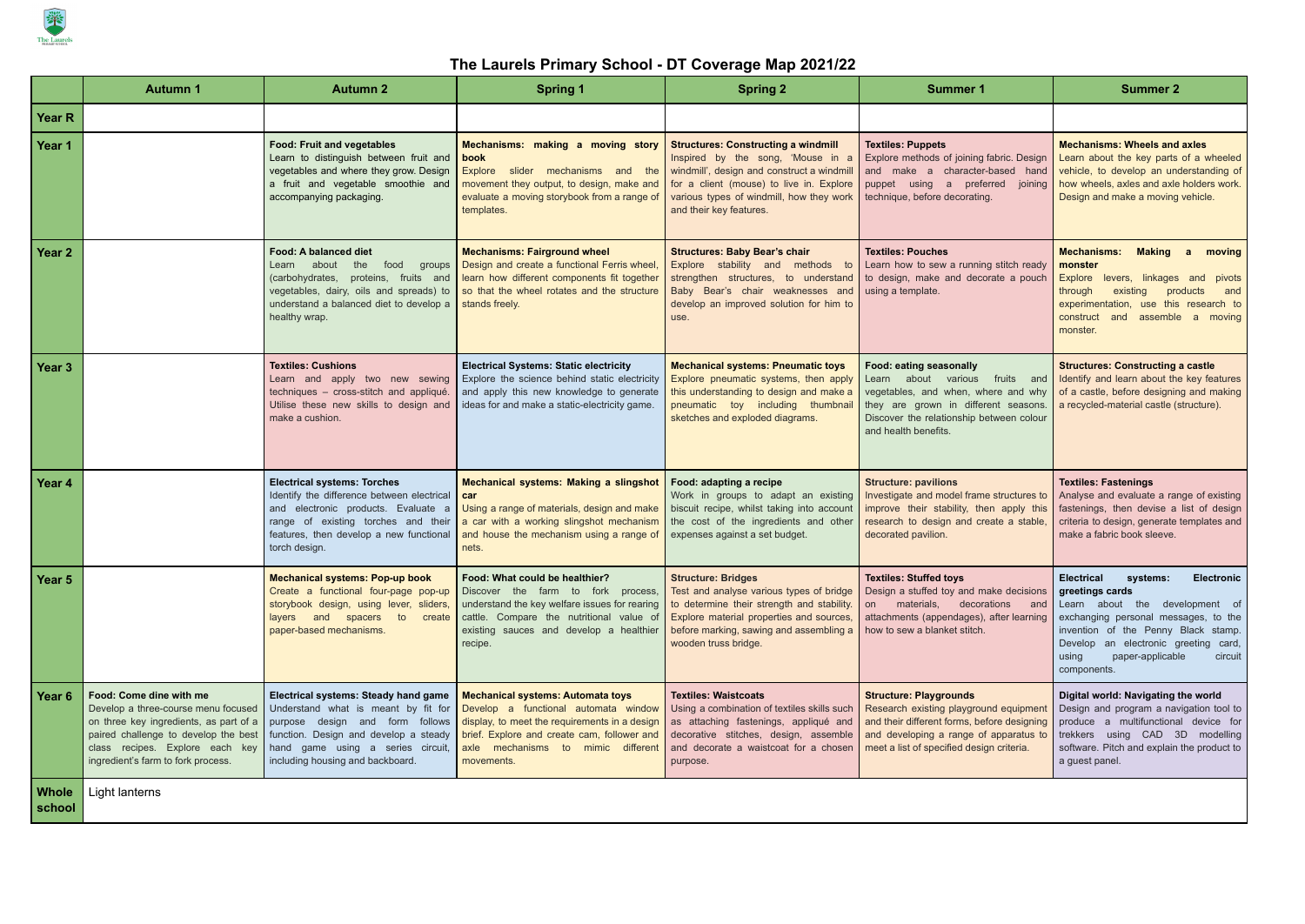

## **The Laurels Primary School - DT Coverage Map**

|                        | <b>Autumn 1</b>                                                                                                                                                                                                                      | <b>Autumn 2</b>                                                                                                                                                                                                           | <b>Spring 1</b>                                                                                                                                                                                                                                                                              | <b>Spring 2</b>                                                                                                                                                                                                                                  | <b>Summer 1</b>                                                                                                                                                                                                                         | <b>Summer 2</b>                                                                                                                                                                                                                                                                       |
|------------------------|--------------------------------------------------------------------------------------------------------------------------------------------------------------------------------------------------------------------------------------|---------------------------------------------------------------------------------------------------------------------------------------------------------------------------------------------------------------------------|----------------------------------------------------------------------------------------------------------------------------------------------------------------------------------------------------------------------------------------------------------------------------------------------|--------------------------------------------------------------------------------------------------------------------------------------------------------------------------------------------------------------------------------------------------|-----------------------------------------------------------------------------------------------------------------------------------------------------------------------------------------------------------------------------------------|---------------------------------------------------------------------------------------------------------------------------------------------------------------------------------------------------------------------------------------------------------------------------------------|
| <b>Year R</b>          |                                                                                                                                                                                                                                      |                                                                                                                                                                                                                           |                                                                                                                                                                                                                                                                                              |                                                                                                                                                                                                                                                  |                                                                                                                                                                                                                                         |                                                                                                                                                                                                                                                                                       |
| Year 1                 | <b>Food: Fruit and vegetables</b><br>Learn to distinguish between fruit and<br>vegetables and where they grow.<br>Design a fruit and vegetable smoothie<br>and accompanying packaging.                                               |                                                                                                                                                                                                                           | Mechanisms: making a moving story<br>book<br>Explore<br>mechanisms and the<br>slider<br>movement they output, to design, make and<br>evaluate a moving storybook from a range of<br>templates.                                                                                               | <b>Structures: Constructing a windmill</b><br>Inspired by the song, 'Mouse in a<br>windmill', design and construct a windmill<br>for a client (mouse) to live in. Explore<br>various types of windmill, how they work<br>and their key features. | <b>Textiles: Puppets</b><br>Explore methods of joining fabric. Design<br>and make a character-based hand<br>puppet using a preferred<br>joining<br>technique, before decorating.                                                        | <b>Mechanisms: Wheels and axles</b><br>Learn about the key parts of a wheeled<br>vehicle, to develop an understanding of<br>how wheels, axles and axle holders work.<br>Design and make a moving vehicle.                                                                             |
| Year 2                 | <b>Food: A balanced diet</b><br>Learn about the food groups<br>(carbohydrates, proteins, fruits and<br>vegetables, dairy, oils and spreads) to<br>understand a balanced diet to develop<br>a healthy wrap.                           |                                                                                                                                                                                                                           | <b>Mechanisms: Fairground wheel</b><br>Design and create a functional Ferris wheel,<br>learn how different components fit together<br>so that the wheel rotates and the structure<br>stands freely.                                                                                          | <b>Structures: Baby Bear's chair</b><br>Explore stability and methods to<br>strengthen structures, to understand<br>Baby Bear's chair weaknesses and<br>develop an improved solution for him to<br>use.                                          | <b>Textiles: Pouches</b><br>Learn how to sew a running stitch ready<br>to design, make and decorate a pouch<br>using a template.                                                                                                        | <b>Making</b><br><b>Mechanisms:</b><br>a<br>moving<br>monster<br>Explore levers,<br>linkages and pivots<br>through<br>existing<br>products<br>and<br>experimentation,<br>use this research to<br>construct<br>assemble a moving<br>and<br>monster.                                    |
| Year 3                 | <b>Textiles: Cushions</b><br>Learn and apply two new sewing<br>techniques - cross-stitch and<br>appliqué. Utilise these new skills to<br>design and make a cushion.                                                                  | <b>Electrical systems: Static electricity</b><br>Explore the science behind static<br>electricity and apply this new knowledge<br>to generate ideas for and make a<br>static-electricity game.                            | <b>Mechanical systems: Pneumatic toys</b><br>Explore pneumatic systems, then apply this<br>understanding to design and make a<br>pneumatic toy including thumbnail sketches<br>and exploded diagrams.                                                                                        | Food: eating seasonally<br>Learn about various<br>fruits and<br>vegetables, and when, where and why<br>they are grown in different seasons.<br>Discover the relationship between colour<br>and health benefits.                                  | Digital world: Electronic charm<br>Design, develop a program, house and<br>promote a Micro:bit electronic charm to<br>use in low-light conditions.                                                                                      | <b>Structures: Constructing a castle</b><br>Identify and learn about the key features<br>of a castle, before designing and making<br>a recycled-material castle (structure).                                                                                                          |
| Year 4                 | <b>Electrical systems: Torches</b><br><b>Identify</b><br>the difference between<br>electrical and electronic products.<br>Evaluate a range of existing torches<br>and their features, then develop a new<br>functional torch design. | <b>Making</b><br><b>Mechanical</b><br>systems:<br>slingshot car<br>Using a range of materials, design and<br>make a car with a working slingshot<br>mechanism and house the mechanism<br>using a range of nets.           | Food: adapting a recipe<br>Work in groups to adapt an existing biscuit<br>recipe, whilst taking into account the cost of<br>the ingredients and other expenses against a<br>set budget.                                                                                                      | Digital world: Mindful moments timer<br>Explore what is meant by mindfulness<br>and write design criteria to fulfil a brief to<br>develop a programmed product for timing<br>a mindful moment.                                                   | <b>Structure: pavilions</b><br>Investigate and model frame structures to<br>improve their stability, then apply this<br>research to design and create a stable,<br>decorated pavilion.                                                  | <b>Textiles: Fastenings</b><br>Analyse and evaluate a range of existing<br>fastenings, then devise a list of design<br>criteria to design, generate templates and<br>make a fabric book sleeve.                                                                                       |
| Year 5                 | <b>Mechanical systems: Pop-up book</b><br>Create a functional four-page pop-up<br>storybook design, using lever, sliders,<br>layers and spacers to create<br>paper-based mechanisms.                                                 | Food: What could be healthier?<br>Discover the farm to fork process,<br>understand the key welfare issues for<br>rearing cattle. Compare the nutritional<br>value of existing sauces and develop a<br>healthier recipe.   | <b>Digital world: Monitoring devices</b><br>Apply<br>Computing<br>knowledge<br>and<br>understanding to program a Micro: bit animal<br>monitoring device. Develop 3D CAD skills by<br>learning how to navigate the Tinkercad<br>interface and essential tools to combine<br>multiple objects. | <b>Structure: Bridges</b><br>Test and analyse various types of bridge<br>to determine their strength and stability.<br>Explore material properties and sources,<br>before marking, sawing and assembling a<br>wooden truss bridge.               | <b>Textiles: Stuffed toys</b><br>Design a stuffed toy and make decisions<br>materials, decorations and<br>on<br>attachments (appendages), after learning<br>how to sew a blanket stitch.                                                | <b>Electrical</b><br>systems:<br><b>Electronic</b><br>greetings cards<br>Learn about the development of<br>exchanging personal messages, to the<br>invention of the Penny Black stamp.<br>Develop an electronic greeting card,<br>paper-applicable<br>using<br>circuit<br>components. |
| Year 6                 | Food: Come dine with me<br>Develop a three-course menu focused<br>on three key ingredients, as part of a<br>paired challenge to develop the best<br>class recipes. Explore each key<br>ingredient's farm to fork process.            | Digital world: Navigating the world<br>Design and program a navigation tool to<br>produce a multifunctional device for<br>trekkers using CAD 3D modelling<br>software. Pitch and explain the product<br>to a guest panel. | <b>Structure: Playgrounds</b><br>Research existing playground equipment Using a combination of textiles skills such<br>and their different forms, before designing<br>and developing a range of apparatus to meet<br>a list of specified design criteria.                                    | <b>Textiles: Waistcoats</b><br>as attaching fastenings, appliqué and<br>decorative stitches, design, assemble<br>and decorate a waistcoat for a chosen<br>purpose.                                                                               | <b>Electrical systems: Steady hand game</b><br>Understand what is meant by fit for<br>purpose design and form follows function.<br>Design and develop a steady hand game<br>using a series circuit, including housing<br>and backboard. | <b>Mechanical systems: Automata toys</b><br>Develop a functional automata window<br>display, to meet the requirements in a<br>design brief. Explore and create cam,<br>follower and axle mechanisms to mimic<br>different movements.                                                  |
| <b>Whole</b><br>school |                                                                                                                                                                                                                                      |                                                                                                                                                                                                                           |                                                                                                                                                                                                                                                                                              |                                                                                                                                                                                                                                                  |                                                                                                                                                                                                                                         |                                                                                                                                                                                                                                                                                       |